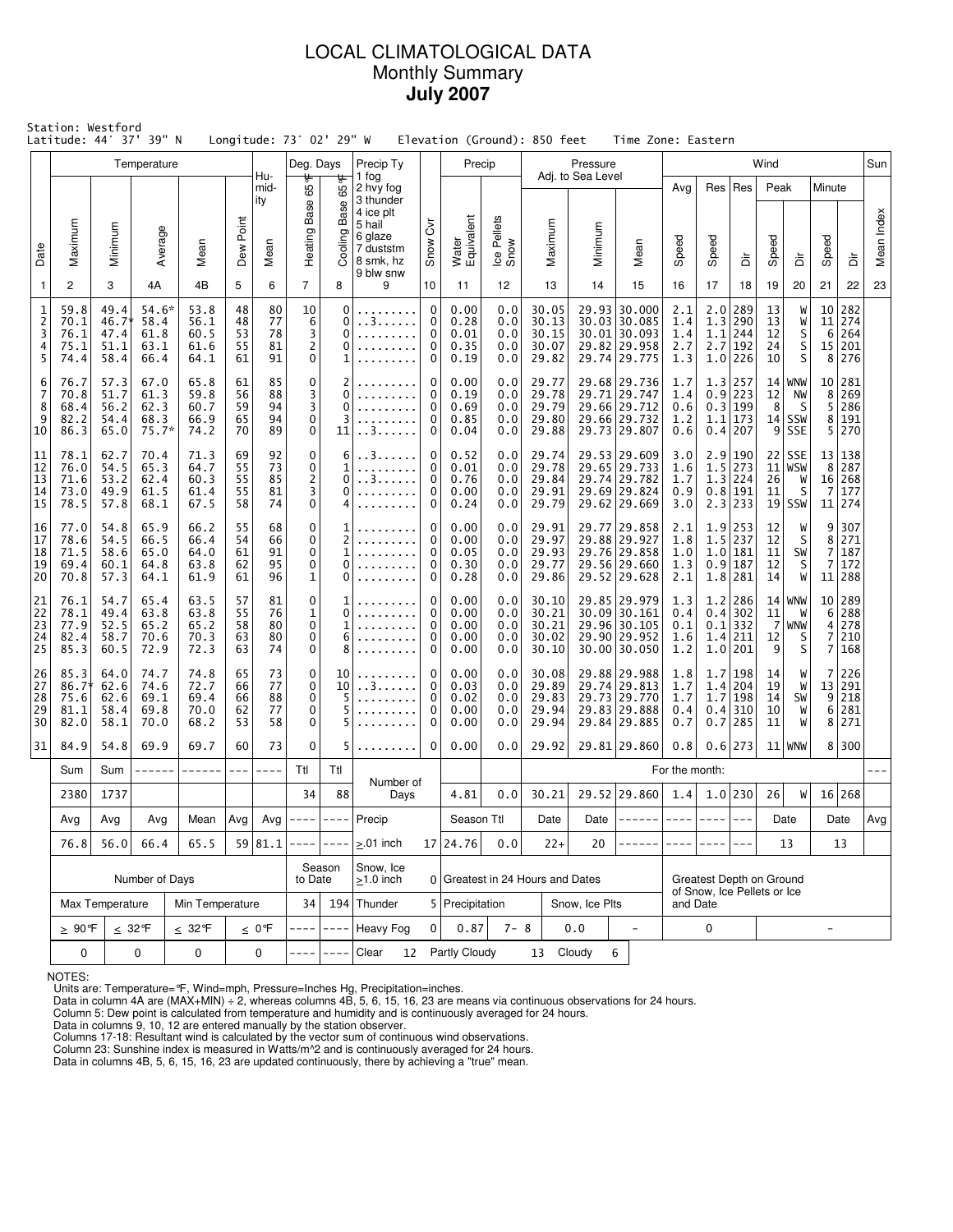# OBSERVATIONS AT 3-HOUR INTERVALS **July 2007: Westford**

|                                                                             |          |                                                                      |                                                              |                                              |                                              |                                                                             |                                                                                                                                                             | Wind                                                     |                                                             |               |                                                                      |                                                              |                                              |                                              |                                                                          |                                                                                          | Wind                                                     |                                                             |               |                                                                      |                                                              |                                              |                                                                             |                                                                      |                                                  | Wind                                                                |                                                                                                                 |
|-----------------------------------------------------------------------------|----------|----------------------------------------------------------------------|--------------------------------------------------------------|----------------------------------------------|----------------------------------------------|-----------------------------------------------------------------------------|-------------------------------------------------------------------------------------------------------------------------------------------------------------|----------------------------------------------------------|-------------------------------------------------------------|---------------|----------------------------------------------------------------------|--------------------------------------------------------------|----------------------------------------------|----------------------------------------------|--------------------------------------------------------------------------|------------------------------------------------------------------------------------------|----------------------------------------------------------|-------------------------------------------------------------|---------------|----------------------------------------------------------------------|--------------------------------------------------------------|----------------------------------------------|-----------------------------------------------------------------------------|----------------------------------------------------------------------|--------------------------------------------------|---------------------------------------------------------------------|-----------------------------------------------------------------------------------------------------------------|
| <b>Hour</b>                                                                 | Sunshine | Pressure                                                             | Rainfall<br>rate                                             | Temperature                                  | Dew Point                                    | Humidity                                                                    | Direction                                                                                                                                                   | Speed                                                    | Gust                                                        | Sunshine      | Pressure                                                             | Rainfall<br>rate                                             | Temperature                                  | Dew Point                                    | Humidity                                                                 | Direction                                                                                | Speed                                                    | Gust                                                        | Sunshine      | Pressure                                                             | Rainfall<br>rate                                             | Temperature                                  | Dew Point                                                                   | Humidity                                                             | Direction                                        | Speed                                                               | Gust                                                                                                            |
|                                                                             |          |                                                                      |                                                              | JUL 01                                       |                                              |                                                                             |                                                                                                                                                             |                                                          |                                                             |               |                                                                      |                                                              | <b>JUL 02</b>                                |                                              |                                                                          |                                                                                          |                                                          |                                                             |               |                                                                      |                                                              | <b>JUL 03</b>                                |                                                                             |                                                                      |                                                  |                                                                     |                                                                                                                 |
| 01<br>04<br>07<br>10<br>13<br>16<br>$\begin{array}{c} 19 \\ 22 \end{array}$ |          | 29.94<br>29.94<br>29.96<br>30.00<br>30.03<br>30.04<br>30.02<br>30.05 | 0.00<br>0.00<br>0.00<br>0.00<br>0.00<br>0.00<br>0.00<br>0.00 | 53<br>50<br>52<br>55<br>55<br>56<br>60<br>53 | 48<br>47<br>47<br>48<br>47<br>48<br>46<br>46 | 84<br>$\begin{array}{c} 92 \\ 85 \end{array}$<br>79<br>74<br>76<br>62<br>76 | 29<br>28<br>29<br>29<br>$\begin{array}{c} 28 \\ 28 \end{array}$<br>28<br>28                                                                                 | 0<br>0<br>0<br>4<br>4<br>6<br>$^8_0$                     | 2<br>4<br>$\overline{\mathbf{c}}$<br>8<br>8<br>6<br>10<br>0 |               | 30.05<br>30.07<br>30.10<br>30.13<br>30.10<br>30.07<br>30.08<br>30.10 | 0.00<br>0.00<br>0.00<br>0.00<br>0.00<br>0.00<br>0.00<br>0.07 | 49<br>48<br>50<br>58<br>64<br>64<br>69<br>52 | 45<br>46<br>49<br>51<br>52<br>50<br>48<br>51 | 89<br>93<br>97<br>79 30<br>65 29<br>60 27<br>48 32<br>97                 | 27<br>$\begin{array}{ c c }\n\hline\n28 \\ 29\n\end{array}$<br>18                        | 0<br>1<br>0<br>2<br>3<br>2<br>0<br>0                     | 1<br>2<br>$\overline{\mathbf{c}}$<br>6<br>10<br>2<br>0<br>0 |               | 30.11<br>30.10<br>30.15<br>30.13<br>30.11<br>30.06<br>30.03<br>30.06 | 0.00<br>0.00<br>0.00<br>0.00<br>0.00<br>0.00<br>0.00<br>0.00 | 50<br>47<br>50<br>64<br>72<br>74<br>76<br>54 | 49<br>47<br>50<br>$\frac{57}{57}$<br>59<br>50<br>50                         | 97<br>98<br>99<br>79<br>59<br>59<br>41<br>89 33                      | 18<br>24<br> 19<br>31<br>24<br> 26<br>29         | 2<br>0<br>1<br>$\begin{array}{c} 0 \\ 2 \\ 5 \end{array}$<br>0<br>0 | 6<br>0502520                                                                                                    |
|                                                                             |          |                                                                      |                                                              | <b>JUL 04</b>                                |                                              |                                                                             |                                                                                                                                                             |                                                          |                                                             |               |                                                                      |                                                              | <b>JUL 05</b>                                |                                              |                                                                          |                                                                                          |                                                          |                                                             |               |                                                                      |                                                              | <b>JUL 06</b>                                |                                                                             |                                                                      |                                                  |                                                                     |                                                                                                                 |
| 01<br>04<br>07<br>10<br>13<br>16<br>$\overline{1}9$<br>22                   |          | 30.06<br>30.03<br>30.01<br>29.98<br>29.92<br>29.93<br>29.91<br>29.87 | 0.00<br>0.00<br>0.00<br>0.00<br>0.00<br>0.04<br>0.04<br>0.00 | 51<br>55<br>61<br>69<br>74<br>63<br>60<br>60 | 49<br>50<br>52<br>54<br>59<br>54<br>60<br>59 | $\begin{array}{c} 92 \\ 81 \end{array}$<br>98                               | $\begin{array}{c} 33 \\ 19 \end{array}$<br>$\begin{bmatrix} 73 & 18 \\ 60 & 20 \\ 59 & 19 \\ 74 & 23 \\ 23 & 23 \end{bmatrix}$<br>99 21<br>20               | 0<br>0<br>3<br>$10\,$<br>9<br>5<br>1<br>0                | 0<br>3<br>6<br>10<br>19<br>12<br>11<br>3                    |               | 29.80<br>29.76<br>29.78<br>29.79<br>29.77<br>29.78<br>29.74          | 0.13<br>0.00<br>0.00<br>0.00<br>0.00<br>0.00<br>0.00         | 59<br>60<br>61<br>64<br>73<br>73<br>62       | 58<br>59<br>61<br>62<br>63<br>63<br>60       | 98,09<br>99 18<br>99 20<br>93 21<br>72 25<br>73 28<br>91 25              |                                                                                          | 0<br>2<br>1<br>$\frac{1}{1}$<br>2<br>0                   | 2<br>6<br>7<br>7<br>7<br>2<br>0                             |               | 29.74<br>29.75<br>29.76<br>29.74<br>29.73<br>29.70<br>29.72<br>29.75 | 0.00<br>0.00<br>0.00<br>0.00<br>0.00<br>0.00<br>0.00<br>0.00 | 59<br>60<br>62<br>70<br>72<br>76<br>68<br>63 | 58<br>59<br>61<br>65<br>61<br>60<br>60<br>60                                | 98 <sub>1</sub> 25<br>99<br>99<br>85 29<br>67<br>58<br>74<br>89 18   | 16<br> 18<br>28<br>00<br>17                      | 0<br>0<br>$\begin{array}{c} 1 \\ 3 \\ 4 \\ 3 \end{array}$<br>4<br>4 | 0<br>$\pmb{0}$<br>168777                                                                                        |
|                                                                             | JUL 07   |                                                                      |                                                              |                                              |                                              |                                                                             |                                                                                                                                                             |                                                          |                                                             | <b>JUL 08</b> |                                                                      |                                                              |                                              |                                              |                                                                          |                                                                                          |                                                          |                                                             | <b>JUL 09</b> |                                                                      |                                                              |                                              |                                                                             |                                                                      |                                                  |                                                                     |                                                                                                                 |
| 01<br>04<br>07<br>10<br>$\begin{array}{c} 13 \\ 16 \end{array}$<br>19<br>22 |          | 29.78<br>29.76<br>29.77<br>29.75<br>29.72<br>29.75<br>29.74<br>29.72 | 0.00<br>0.00<br>0.00<br>0.00<br>0.00<br>0.00<br>0.00<br>0.00 | 60<br>55<br>58<br>63<br>70<br>60<br>57<br>56 | 54<br>53<br>56<br>60<br>61<br>54<br>55<br>55 | 93<br>94<br>$91\,$<br>$\frac{74}{81}$<br>93<br>96                           | 80,00<br>00<br>17<br>12<br>$^{28}_{17}$<br>19<br>20                                                                                                         | 0<br>0<br>0<br>0<br>$\frac{1}{1}$<br>4<br>$\overline{1}$ | 2<br>0<br>$\frac{2}{2}$<br>$\frac{3}{3}$<br>11<br>5         |               | 29.68<br>29.67<br>29.67<br>29.69<br>29.71<br>29.73<br>29.74<br>29.78 | 0.00<br>0.08<br>0.10<br>0.00<br>0.00<br>0.00<br>0.00<br>0.00 | 58<br>60<br>60<br>60<br>59<br>64<br>68<br>57 | 58<br>59<br>60<br>60<br>58<br>61<br>59<br>53 | 99 17<br>99 17<br>99 18<br>99 29<br>97 03<br>90 07<br>73 00<br>89        | 01                                                                                       | 2<br>$\mathbf 1$<br>$\mathbf 1$<br>0<br>0<br>1<br>0<br>0 | 3<br>5<br>5<br>0<br>0<br>3<br>0<br>0                        |               | 29.80<br>29.74<br>29.76<br>29.73<br>29.74<br>29.69<br>29.70<br>29.77 | 0.00<br>0.00<br>0.00<br>0.00<br>0.00<br>0.00<br>0.00<br>0.00 | 55<br>56<br>60<br>68<br>67<br>79<br>73<br>70 | 54<br>55<br>60<br>66<br>66<br>73<br>72<br>69                                | 97<br>97<br>99<br>92<br>96<br>82<br>96<br>98 35                      | 13<br>13<br>19<br>18<br>28<br>$\vert$ 18<br>  16 | 0<br>0<br>2<br>4<br>0<br>$\mathbf 1$<br>0<br>0                      | 0<br>$0$<br>$10$<br>$7$<br>$8$<br>$5$<br>$0$                                                                    |
|                                                                             |          |                                                                      |                                                              | JUL 10                                       |                                              |                                                                             |                                                                                                                                                             |                                                          |                                                             |               |                                                                      |                                                              | <b>JUL 11</b>                                |                                              |                                                                          |                                                                                          |                                                          |                                                             |               |                                                                      |                                                              | <b>JUL 12</b>                                |                                                                             |                                                                      |                                                  |                                                                     |                                                                                                                 |
| 01<br>04<br>07<br>10<br>13<br>16<br>19<br>22                                |          | 29.80<br>29.81<br>29.86<br>29.87<br>29.85<br>29.77<br>29.75          | 0.00<br>0.00<br>0.00<br>0.00<br>0.00<br>0.00<br>0.00         | 67<br>66<br>68<br>73<br>82<br>86<br>75       | 67<br>66<br>68<br>70<br>73<br>75<br>70       | 100<br>91<br>74<br>70<br>87                                                 | 99 23<br>99 19<br>19<br>27<br>34<br>29<br>29                                                                                                                | $\frac{1}{0}$<br>0<br>1<br>0<br>0<br>0                   | $\overline{c}$<br>0<br>5<br>4<br>5<br>3<br>0                |               | 29.71<br>29.64<br>29.63<br>29.60<br>29.59<br>29.54<br>29.56<br>29.61 | 0.00<br>0.00<br>0.00<br>0.00<br>0.00<br>0.00<br>0.43<br>0.00 | 68<br>70<br>74<br>78<br>75<br>74<br>68<br>66 | 64<br>68<br>70<br>72<br>73<br>71<br>67<br>66 | 87,18<br>92<br>88 19<br>82 16<br>94 19<br>91 18<br>96                    | $\vert$ 18<br>22<br>99 10                                                                | 3<br>$\frac{3}{2}$<br>2<br>3<br>2<br>5<br>0              | 6<br>6<br>12<br>17<br>10<br>11<br>17<br>0                   |               | 29.67<br>29.71<br>29.76<br>29.77<br>29.76<br>29.73<br>29.72<br>29.75 | 0.00<br>0.00<br>0.00<br>0.00<br>0.00<br>0.00<br>0.00<br>0.00 | 62<br>56<br>56<br>66<br>70<br>74<br>75<br>60 | 58<br>54<br>54<br>58<br>57<br>53<br>54<br>53                                | 89,18<br>93<br>92 27<br>76<br>64<br>49<br>48<br>77                   | 20<br>28<br>28<br>27<br>26<br>17                 | 1<br>1<br>1<br>6<br>$\frac{1}{1}$<br>0<br>0                         | $\begin{array}{c} 7 \\ 2 \\ 6 \end{array}$<br>$\begin{array}{c}\n11 \\ 7 \\ 7 \\ 4\n\end{array}$<br>0           |
|                                                                             |          |                                                                      |                                                              | <b>JUL 13</b>                                |                                              |                                                                             |                                                                                                                                                             |                                                          |                                                             |               |                                                                      |                                                              | <b>JUL 14</b>                                |                                              |                                                                          |                                                                                          |                                                          |                                                             |               |                                                                      |                                                              | <b>JUL 15</b>                                |                                                                             |                                                                      |                                                  |                                                                     |                                                                                                                 |
| 01<br>04<br>07<br>10<br>13<br>16<br>19<br>22                                |          | 29.75<br>29.75<br>29.77<br>29.78<br>29.78<br>29.79<br>29.80<br>29.81 | 0.00<br>0.00<br>0.32<br>0.00<br>0.00<br>0.00<br>0.11<br>0.00 | 57<br>56<br>55<br>66<br>66<br>67<br>59<br>56 | 51<br>51<br>54<br>58<br>59<br>56<br>56<br>55 |                                                                             | 83 19<br>81 19<br>96 26<br>75 20<br>76 25<br>69 19<br>$92$ 29<br>97 27                                                                                      | $\frac{1}{2}$<br>5<br>2<br>3<br>1<br>0<br>0              | 2<br>6<br>5<br>8<br>8<br>2<br>0<br>0                        |               | 29.85<br>29.86<br>29.90<br>29.88<br>29.83<br>29.78<br>29.76<br>29.73 | 0.00<br>0.00<br>0.00<br>0.00<br>0.00<br>0.00<br>0.00<br>0.00 | 53<br>51<br>54<br>66<br>71<br>72<br>65<br>60 | 53<br>50<br>53<br>60<br>54<br>55<br>58<br>57 | 98 15<br>99<br>81 18<br>91 10                                            | 98 <sub>1</sub> 24<br>18<br>$\begin{array}{c c} 56 & 18 \\ 57 & 17 \end{array}$<br>79 16 | 0<br>0<br>1<br>2<br>0<br>3<br>0<br>0                     | 0<br>0<br>3<br>6<br>7<br>8<br>3<br>0                        |               | 29.67<br>29.64<br>29.63<br>29.67<br>29.64<br>29.63<br>29.69<br>29.76 | 0.00<br>0.00<br>0.00<br>0.00<br>0.00<br>0.00<br>0.00<br>0.00 | 60<br>66<br>62<br>63<br>76<br>78<br>73<br>64 | 57<br>57<br>59<br>62<br>64<br>61<br>55<br>53                                | $91_110$<br>73<br>90<br>96 15<br>67 20<br>56 27<br>53 27<br>68 27    | 18<br>16                                         | 0<br>4<br>2<br>1<br>6<br>5<br>7<br>0                                | 0<br>11<br>7<br>11<br>$\begin{array}{c} 13 \\ 11 \end{array}$<br>14<br>$\overline{c}$                           |
|                                                                             |          |                                                                      |                                                              | <b>JUL 16</b>                                |                                              |                                                                             |                                                                                                                                                             |                                                          |                                                             |               |                                                                      |                                                              | <b>JUL 17</b>                                |                                              |                                                                          |                                                                                          |                                                          |                                                             |               |                                                                      |                                                              | <b>JUL 18</b>                                |                                                                             |                                                                      |                                                  |                                                                     |                                                                                                                 |
| 01<br>04<br>07<br>10<br>13<br>16<br>19<br>22                                |          | 29.79<br>29.81<br>29.88<br>29.90<br>29.88<br>29.84<br>29.85<br>29.90 | 0.00<br>0.00<br>0.00<br>0.00<br>0.00<br>0.00<br>0.00<br>0.00 | 62<br>59<br>58<br>69<br>73<br>75<br>71<br>62 | 57<br>54<br>54<br>60<br>55<br>51<br>53<br>48 |                                                                             | $\begin{array}{c c} 82 & 28 \\ 82 & 27 \end{array}$<br>85 18<br>$\begin{array}{ c c }\n 73 & 24 \\  52 & 23 \\  \end{array}$<br>44 18<br>54 17<br>$61$   25 | 5<br>$\frac{3}{2}$<br>5<br>1<br>3<br>1<br>1              | 5<br>7<br>5<br>10<br>11<br>8<br>6<br>6                      |               | 29.91<br>29.92<br>29.95<br>29.95<br>29.95<br>29.92<br>29.89<br>29.90 | 0.00<br>0.00<br>0.00<br>0.00<br>0.00<br>0.00<br>0.00<br>0.00 | 55<br>55<br>58<br>72<br>76<br>78<br>75<br>62 | 51<br>49<br>52<br>57<br>57<br>59<br>55<br>56 | $87 + 18$<br>81 18<br>81 17<br>59 19<br>53 25<br>52 24<br>50 30<br>81 30 |                                                                                          | 1<br>3<br>2<br>4<br>3<br>3<br>0<br>0                     | 2<br>6<br>5<br>8<br>11<br>6<br>0<br>0                       |               | 29.92<br>29.90<br>29.91<br>29.90<br>29.88<br>29.82<br>29.77<br>29.77 | 0.00<br>0.00<br>0.00<br>0.00<br>0.00<br>0.00<br>0.00<br>0.00 | 60<br>62<br>62<br>65<br>65<br>69<br>70<br>62 | 58<br>$\begin{array}{c} 59 \\ 61 \end{array}$<br>62<br>64<br>63<br>62<br>60 | 96 00<br>90 22<br>96 00<br>92 18<br>96 20<br>83 09<br>76 13<br>94 18 |                                                  | 0<br>$\mathbf 1$<br>0<br>3<br>0<br>2<br>0                           | 0<br>5<br>$\pmb{0}$<br>$\begin{array}{c} 5 \\ 1 \\ 4 \end{array}$<br>$\begin{smallmatrix}5\\0\end{smallmatrix}$ |

# MAXIMUM SHORT DURATION PRECIPITATION

| Time Period (minutes) |      | 10   | 15   | 20   | 30   | 45   | 60   | 80   | 100  | 120  | 150  | 180  |
|-----------------------|------|------|------|------|------|------|------|------|------|------|------|------|
| Precipitation         | 0.53 | 0.53 | 0.53 | 0.53 | 0.53 | 0.53 | 0.53 | 0.53 | 0.53 | 0.53 | 0.53 | 0.53 |
| Ended: Date           | 09   | 09   | 09   | 09   | 09   | 09   | 09   | 09   | 09   | 09   | 09   | 09   |
| Ended: Time           | 0720 | 0720 | 0720 | 0720 | 0720 | 0720 | 0720 | 0720 | 0720 | 0720 | 0720 | 0720 |

The precipitation amounts may occur at any time during the month. The time indicated is the ending time of the interval. Date and time are not entered for trace amounts.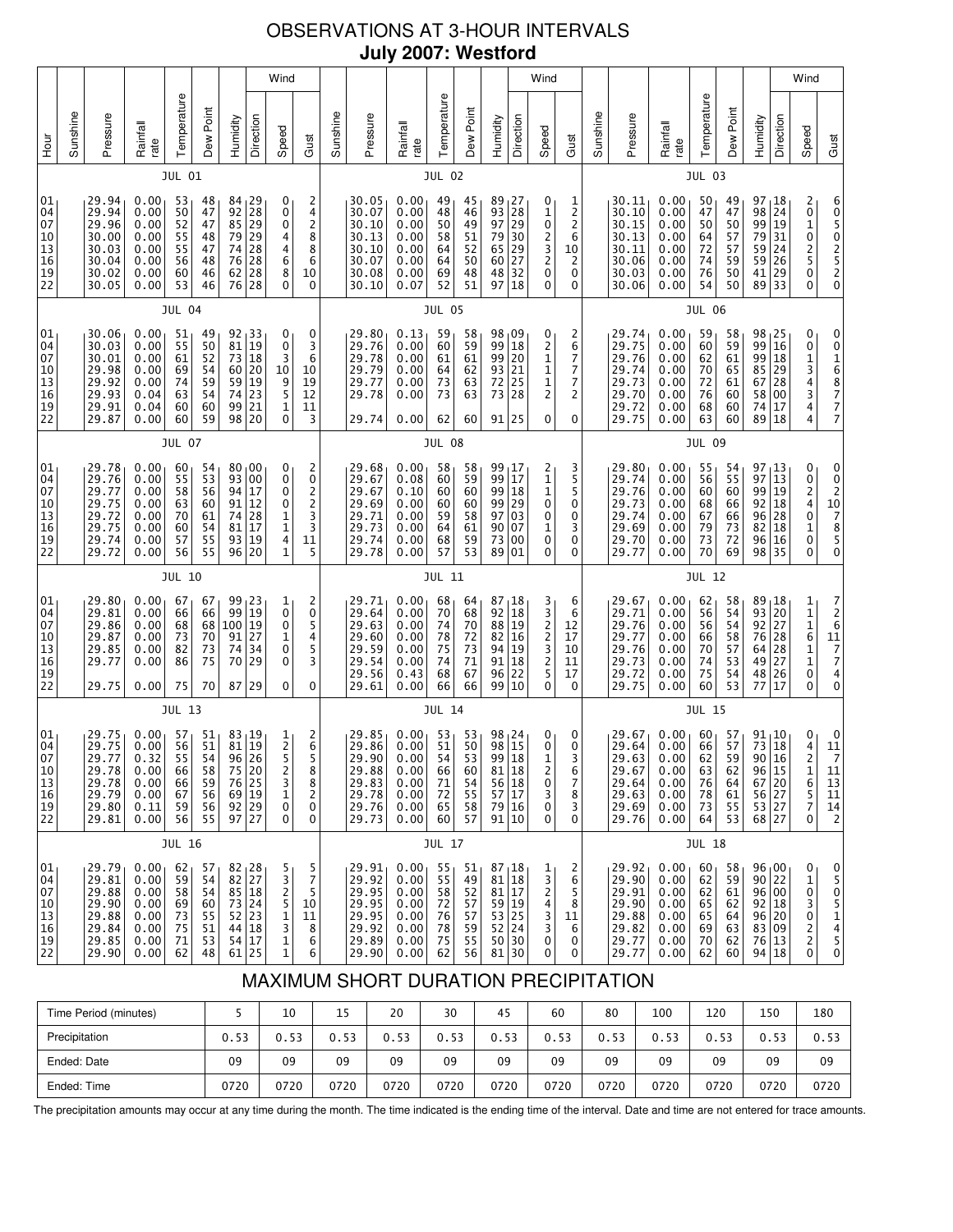# OBSERVATIONS AT 3-HOUR INTERVALS **July 2007: Westford**

|                                                                                             |          |                                                                      |                                                              |                                              |                                              |                      |                                                                              | Wind                                                                                                   |                                                                    |          |                                                                      |                                                              |                                              |                                                           |                                                                    |                                            | Wind                                              |                                                  |               |                                                                      |                                                              |                                              |                                              |                                                                |                                  | Wind                                                                  |                                                                                                                     |
|---------------------------------------------------------------------------------------------|----------|----------------------------------------------------------------------|--------------------------------------------------------------|----------------------------------------------|----------------------------------------------|----------------------|------------------------------------------------------------------------------|--------------------------------------------------------------------------------------------------------|--------------------------------------------------------------------|----------|----------------------------------------------------------------------|--------------------------------------------------------------|----------------------------------------------|-----------------------------------------------------------|--------------------------------------------------------------------|--------------------------------------------|---------------------------------------------------|--------------------------------------------------|---------------|----------------------------------------------------------------------|--------------------------------------------------------------|----------------------------------------------|----------------------------------------------|----------------------------------------------------------------|----------------------------------|-----------------------------------------------------------------------|---------------------------------------------------------------------------------------------------------------------|
| Hour                                                                                        | Sunshine | Pressure                                                             | Rainfall<br>rate                                             | Temperature                                  | Dew Point                                    | Humidity             | Direction                                                                    | Speed                                                                                                  | Gust                                                               | Sunshine | Pressure                                                             | Rainfall<br>rate                                             | Temperature                                  | Dew Point                                                 | Humidity                                                           | Direction                                  | Speed                                             | Gust                                             | Sunshine      | Pressure                                                             | Rainfall<br>rate                                             | Temperature                                  | Dew Point                                    | Humidity                                                       | Direction                        | Speed                                                                 | Gust                                                                                                                |
|                                                                                             |          |                                                                      |                                                              | <b>JUL 19</b>                                |                                              |                      |                                                                              |                                                                                                        |                                                                    |          |                                                                      |                                                              | <b>JUL 20</b>                                |                                                           |                                                                    |                                            |                                                   |                                                  |               |                                                                      |                                                              | <b>JUL 21</b>                                |                                              |                                                                |                                  |                                                                       |                                                                                                                     |
| 01<br>04<br>07<br>10<br>13<br>16<br>19<br>22                                                |          | 29.76<br>29.73<br>29.72<br>29.67<br>29.66<br>29.62<br>29.60<br>29.58 | 0.00<br>0.00<br>0.00<br>0.00<br>0.00<br>0.00<br>0.00<br>0.00 | 61<br>60<br>62<br>68<br>66<br>66<br>64<br>61 | 60<br>60<br>62<br>64<br>65<br>64<br>63<br>61 | 98<br>85<br>94       | 98 19<br>24<br>99 21<br>20<br>21<br>94 08<br>95 00<br>99 30                  | 1<br>$\mathbf{1}$<br>$\mathbf 0$<br>$\overline{c}$<br>$\mathbf 0$<br>0<br>0<br>0                       | 1<br>$\frac{3}{1}$<br>7<br>6<br>2<br>3<br>5                        |          | 29.56<br>29.53<br>29.54<br>29.57<br>29.60<br>29.64<br>29.74<br>29.82 | 0.00<br>0.00<br>0.00<br>0.00<br>0.00<br>0.00<br>0.04<br>0.00 | 61<br>61<br>62<br>63<br>68<br>65<br>58<br>58 | 61<br>60<br>61<br>62<br>65<br>60<br>57<br>57              | $99_135$<br>99<br>98<br>99<br>90<br>86<br>97<br>99 29              | 35<br>$\vert$ 19<br>29<br>29<br>28<br>  03 | 0<br>0<br>2<br>1<br>7<br>5<br>3<br>4              | 0<br>0<br>5<br>$\mathbf{1}$<br>8<br>8<br>11<br>8 |               | 29.86<br>29.88<br>29.95<br>30.00<br>30.02<br>30.00<br>30.02<br>30.08 | 0.00<br>0.00<br>0.00<br>0.00<br>0.00<br>0.00<br>0.00<br>0.00 | 57<br>56<br>56<br>66<br>71<br>75<br>69<br>57 | 56<br>56<br>55<br>60<br>59<br>59<br>59<br>54 | 97, 29<br>98<br>98 00<br>81 27<br>65<br>70                     | 00<br>26<br>57 03<br>30<br>90 30 | 0<br>0<br>$\pmb{0}$<br>3<br>$\frac{4}{3}$<br>0<br>0                   | 2 0 0 7<br>$\frac{4}{8}$<br>$\mathbf 0$<br>0                                                                        |
|                                                                                             |          |                                                                      |                                                              | <b>JUL 22</b>                                |                                              |                      |                                                                              |                                                                                                        |                                                                    |          | <b>JUL 23</b>                                                        |                                                              |                                              |                                                           |                                                                    |                                            |                                                   |                                                  | <b>JUL 24</b> |                                                                      |                                                              |                                              |                                              |                                                                |                                  |                                                                       |                                                                                                                     |
| 01<br>04<br>07<br>10<br>13<br>$\overline{16}$<br>19<br>22                                   |          | 30.11<br>30.12<br>30.18<br>30.19<br>30.19<br>30.17<br>30.16<br>30.19 | 0.00<br>0.00<br>0.00<br>0.00<br>0.00<br>0.00<br>0.00<br>0.00 | 54<br>50<br>54<br>70<br>77<br>78<br>75<br>57 | 51<br>49<br>54<br>60<br>59<br>53<br>56<br>53 | 94<br>55             | 90, 30<br>$\overline{30}$<br>98 30<br>71 03<br>27<br>43 29<br>53 34<br>87 00 | 0<br>$\mathbf 0$<br>0<br>$\overline{c}$<br>$\overline{c}$<br>5<br>$\mathbf 0$<br>0                     | 0<br>0<br>0<br>3<br>6<br>11<br>0<br>$\mathbf{1}$                   |          | 30.18<br>30.17<br>30.16<br>30.17<br>30.11<br>30.07<br>30.00<br>29.99 | 0.00<br>0.00<br>0.00<br>0.00<br>0.00<br>0.00<br>0.00<br>0.00 | 53<br>54<br>56<br>72<br>77<br>74<br>72<br>61 | 52<br>$5\overline{2}$<br>56<br>60<br>58<br>61<br>64<br>59 | 95,00<br>$\overline{95}$<br>98 00<br>66<br>53<br>64 28<br>74<br>94 | 00<br>  00<br>02<br>29<br>29               | 0<br>0<br>0<br>1<br>0<br>1<br>0<br>0              | 0<br>0<br>0<br>2<br>2<br>4<br>0<br>0             |               | 29.95<br>29.95<br>29.98<br>29.96<br>29.94<br>29.91<br>29.94<br>29.99 | 0.00<br>0.00<br>0.00<br>0.00<br>0.00<br>0.00<br>0.00<br>0.00 | 65<br>62<br>59<br>73<br>77<br>82<br>76<br>68 | 62<br>60<br>58<br>64<br>66<br>65<br>65<br>64 | 90, 10<br>94<br>98 24<br>73<br>67<br>70<br>85 21               | 24<br>16<br>21<br>57 18<br>19    | 1<br>ō<br>0<br>$\frac{2}{2}$<br>$\frac{1}{3}$<br>3                    | $\frac{3}{0}$<br>$\frac{0}{7}$<br>11<br>$\overline{7}$<br>10<br>10                                                  |
|                                                                                             |          |                                                                      |                                                              | <b>JUL 25</b>                                |                                              |                      |                                                                              |                                                                                                        |                                                                    |          |                                                                      |                                                              | <b>JUL 26</b>                                |                                                           |                                                                    |                                            |                                                   |                                                  |               | <b>JUL 27</b>                                                        |                                                              |                                              |                                              |                                                                |                                  |                                                                       |                                                                                                                     |
| 01<br>04<br>07<br>10<br> 13<br>16<br>19<br>22                                               |          | 30.02<br>30.04<br>30.08<br>30.09<br>30.08<br>30.04<br>30.01<br>30.03 | 0.00<br>0.00<br>0.00<br>0.00<br>0.00<br>0.00<br>0.00<br>0.00 | 66<br>64<br>62<br>76<br>80<br>84<br>80<br>68 | 62<br>60<br>59<br>67<br>61<br>63<br>65<br>64 | 91<br>53<br>48       | 87, 17<br>89 17<br>18<br>74 12<br>21<br>19<br>61 17<br>88 14                 | 2<br>$\overline{\mathbf{c}}$<br>$\mathbf{1}$<br>1<br>$\overline{\mathbf{c}}$<br>$\mathbf{1}$<br>1<br>0 | 5<br>5<br>3<br>6<br>9<br>6<br>5<br>0                               |          | 30.04<br>30.04<br>30.07<br>30.06<br>30.00<br>29.93<br>29.89<br>29.88 | 0.00<br>0.00<br>0.00<br>0.00<br>0.00<br>0.00<br>0.00<br>0.00 | 67<br>66<br>66<br>78<br>84<br>85<br>81<br>73 | 62<br>61<br>62<br>69<br>69<br>67<br>67<br>65              | 84, 19<br>84 19<br>85<br>74 20<br>61<br>56<br>62 17<br>76 19       | 19<br>19<br> 22                            | 3<br>0<br>1<br>2<br>$\overline{c}$<br>4<br>1<br>2 | 6<br>5<br>5<br>7<br>8<br>10<br>6<br>5            |               | 29.89<br>29.88<br>29.87<br>29.84<br>29.78<br>29.76<br>29.75<br>29.76 | 0.00<br>0.00<br>0.00<br>0.00<br>0.00<br>0.00<br>0.00<br>0.00 | 70<br>69<br>70<br>80<br>84<br>72<br>71<br>64 | 66<br>67<br>66<br>71<br>70<br>62<br>64<br>62 | 87,19<br>92 19<br>87<br>75<br>63<br>70<br>77<br>95 13          | 18<br> 19<br>11<br>26<br> 15     | 0<br>$\overline{\mathbf{c}}$<br>$\mathbf{1}$<br>2<br>4<br>6<br>0<br>0 | 5<br>7<br>3<br>8<br>10<br>10<br>$\mathbf 0$<br>$\pmb{0}$                                                            |
|                                                                                             |          |                                                                      |                                                              | <b>JUL 28</b>                                |                                              |                      |                                                                              |                                                                                                        |                                                                    |          |                                                                      |                                                              | <b>JUL 29</b>                                |                                                           |                                                                    |                                            |                                                   |                                                  |               |                                                                      |                                                              | <b>JUL 30</b>                                |                                              |                                                                |                                  |                                                                       |                                                                                                                     |
| 01<br>04<br>07<br> 10<br> 13<br>16<br>19<br>22                                              |          | 29.75<br>29.75<br>29.76<br>29.79<br>29.77<br>29.75<br>29.76<br>29.81 | 0.00<br>0.00<br>0.00<br>0.00<br>0.00<br>0.00<br>0.00<br>0.00 | 64<br>67<br>66<br>72<br>71<br>75<br>74<br>64 | 64<br>64<br>63<br>65<br>67<br>71<br>66<br>63 | 99<br>90<br>86<br>88 | 18<br>92 14<br>18<br>80 21<br>16<br>20<br>74 21<br>95 26                     | 1<br>$\mathbf{1}$<br>3<br>4<br>0<br>$\overline{c}$<br>$\overline{c}$<br>0                              | 3<br>5<br>10<br>11<br>5<br>$\overline{2}$<br>5<br>0                |          | 29.83<br>29.86<br>29.91<br>29.94<br>29.91<br>29.86<br>29.89<br>29.93 | 0.00<br>0.00<br>0.00<br>0.00<br>0.00<br>0.00<br>0.00<br>0.00 | 66<br>63<br>59<br>68<br>78<br>80<br>75<br>73 | 65<br>63<br>59<br>65<br>69<br>60<br>58<br>59              | $99_125$<br>99<br>99 33<br>89 28<br>73<br>50<br>55<br>61           | 33<br>31<br>28<br>$\overline{28}$<br>35    | 0<br>0<br>0<br>0<br>0<br>3<br>0<br>0              | 0<br>0<br>0<br>0<br>5<br>7<br>3<br>0             |               | 29.89<br>29.88<br>29.91<br>29.90<br>29.89<br>29.85<br>29.85<br>29.88 | 0.00<br>0.00<br>0.00<br>0.00<br>0.00<br>0.00<br>0.00<br>0.00 | 58<br>58<br>58<br>76<br>79<br>81<br>78<br>58 | 45<br>45<br>45<br>62<br>62<br>61<br>60<br>44 | 61, 35<br>61 35<br>$61$   35<br>$61$   32<br>55<br>51<br>59 34 | 27<br>28<br>54 34                | 0<br>0<br>0<br>0<br>6<br>4<br>$\mathbf 0$<br>0                        | 0<br>$\begin{smallmatrix}0\0\0\end{smallmatrix}$<br>$\pmb{0}$<br>$\begin{array}{c}\n10 \\ 8 \\ 5\n\end{array}$<br>0 |
|                                                                                             |          |                                                                      |                                                              | <b>JUL 31</b>                                |                                              |                      |                                                                              |                                                                                                        |                                                                    |          |                                                                      |                                                              |                                              |                                                           |                                                                    |                                            |                                                   |                                                  |               |                                                                      |                                                              |                                              |                                              |                                                                |                                  |                                                                       |                                                                                                                     |
| 01<br>04<br>07<br>10<br>$\begin{array}{ c } \hline 13 \\ \hline 16 \end{array}$<br>19<br>22 |          | 29.88<br>29.87<br>29.90<br>29.88<br>29.85<br>29.83<br>29.85          | 0.00<br>0.00<br>0.00<br>0.00<br>0.00<br>0.00<br>0.00         | 58<br>56<br>58<br>76<br>80<br>77<br>64       | 44<br>55<br>57<br>64<br>66<br>65<br>62       | 66                   | 59 34<br>96 34<br>98 14<br>66 15<br>61 26<br>34<br>94 03                     | 0<br>$\mathbf 0$<br>$\overline{c}$<br>$\overline{\mathbf{c}}$<br>4<br>0<br>$\mathbf{0}$                | 0<br>0<br>$\overline{\mathbf{c}}$<br>3<br>9<br>4<br>$\overline{0}$ |          |                                                                      |                                                              |                                              |                                                           |                                                                    |                                            |                                                   |                                                  |               |                                                                      |                                                              |                                              |                                              |                                                                |                                  |                                                                       |                                                                                                                     |

### NOTES:

Units are: Temperature=°F, Wind=mph, Pressure=Inches Hg, Precipitation=inches.

Wind Direction: Directions are those from which the wind is blowing, indicated in tens of degrees<br>from true north: i.e., 09 for East, 18 for South, 27 for West, and 00 or 36 for North.<br>Wind Speed: The observed one-minute a

Wind Gust: The maximum instantaneous wind speed for the 10-minute period preceding the observation Rainfall Rate: The instantaneous rainfall rate at the time of observation, calculated by timing

consecutive 0.01" pulses from the electronic rain gauge and interpolating this rate for one hour.

# WEATHER NOTES SUMMARY BY HOUR

|    |                                              |          | Averages                                                                     |                                              | Resultant                                    | Wind                                         |                                                      |                                              |                                                      |
|----|----------------------------------------------|----------|------------------------------------------------------------------------------|----------------------------------------------|----------------------------------------------|----------------------------------------------|------------------------------------------------------|----------------------------------------------|------------------------------------------------------|
| n. | Hour                                         | Sunshine | Pressure                                                                     | Temperature                                  | Dew Point                                    | Humidity                                     | Wind Speed                                           | Direction                                    | Speed                                                |
|    | 01<br>04<br>07<br>10<br>13<br>16<br>19<br>22 |          | 29.863<br>29.857<br>29.880<br>29.881<br>29.865<br>29.839<br>29.842<br>29.859 | 59<br>59<br>60<br>69<br>73<br>73<br>70<br>62 | 56<br>56<br>57<br>62<br>62<br>61<br>59<br>58 | 90<br>91<br>93<br>80<br>70<br>66<br>70<br>87 | 0.8<br>0.8<br>1.1<br>2.2<br>2.4<br>2.8<br>1.5<br>0.5 | 20<br>20<br>20<br>22<br>25<br>26<br>23<br>22 | 0.5<br>0.7<br>0.9<br>1.4<br>1.7<br>1.8<br>0.8<br>0.4 |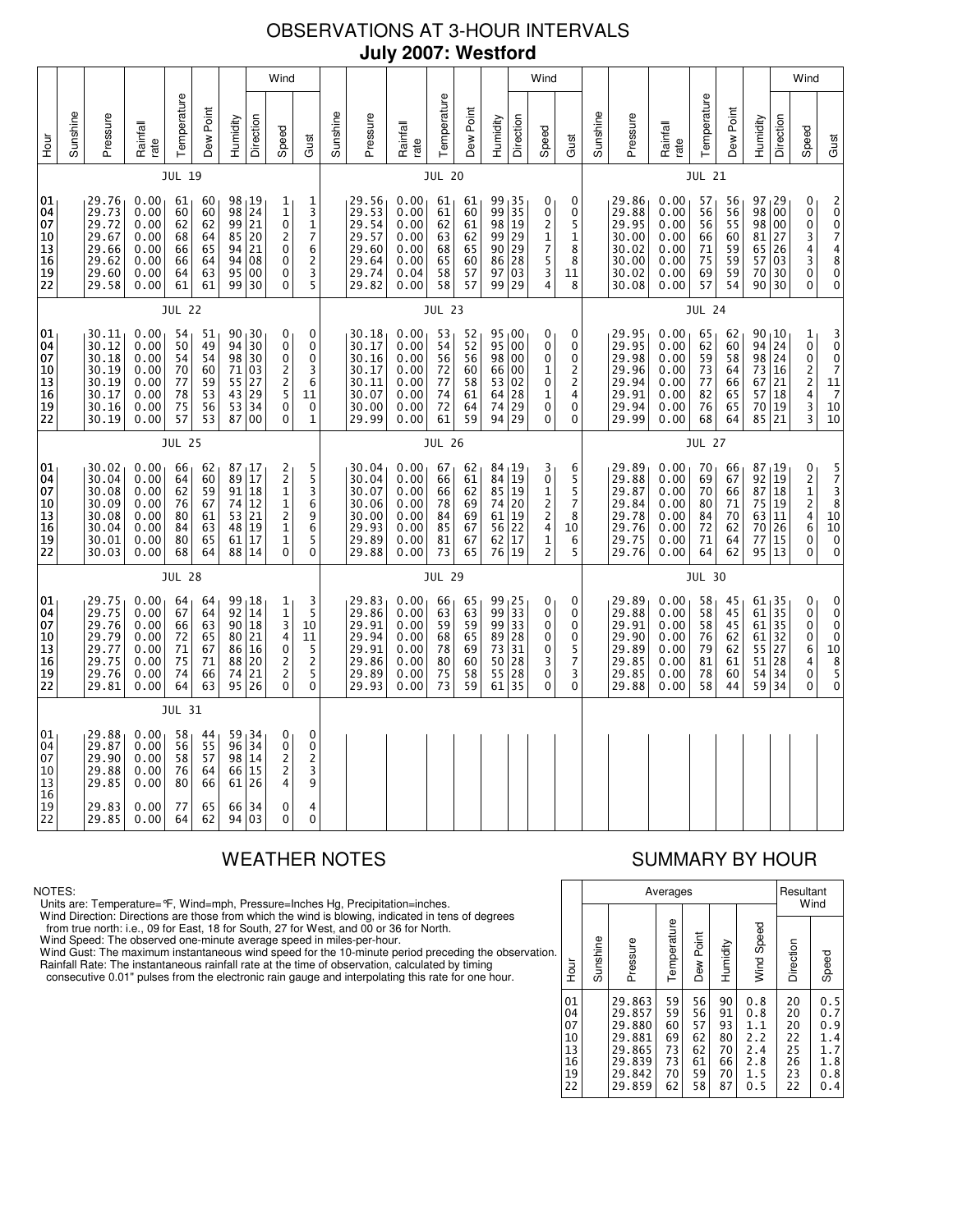## HOURLY PRECIPITATION (Water Equivalent) **July 2007: Westford**

| Date                                                             |              | A.M. Hour Ending at |    |      |    |                                                                                                                                                                                                                                                                                                                                                              |      |                |      |      |      |                     |                             |                     | P.M. Hour Ending at |    |                |    |                                                 |    |             |    |                              |                                                                     |                                                           |  |  |
|------------------------------------------------------------------|--------------|---------------------|----|------|----|--------------------------------------------------------------------------------------------------------------------------------------------------------------------------------------------------------------------------------------------------------------------------------------------------------------------------------------------------------------|------|----------------|------|------|------|---------------------|-----------------------------|---------------------|---------------------|----|----------------|----|-------------------------------------------------|----|-------------|----|------------------------------|---------------------------------------------------------------------|-----------------------------------------------------------|--|--|
|                                                                  | 01           | 02                  | 03 | 04   | 05 | 06                                                                                                                                                                                                                                                                                                                                                           | 07   | 08             | 09   | 10   | 11   | 12                  | 01                          | 02                  | 03                  | 04 | 05             | 06 | 07                                              | 08 | 09          | 10 | 11                           | 12                                                                  | Date                                                      |  |  |
| 01<br>02<br>03<br>04                                             | 05 0.11 0.08 | 0.01                |    |      |    |                                                                                                                                                                                                                                                                                                                                                              |      |                |      |      |      |                     |                             |                     |                     |    |                |    | $ 0.02 0.05 0.06 0.04 0.01 0.01 0.01 0.02 0.13$ |    | $0.18$ 0.10 |    |                              |                                                                     | $\begin{array}{c} 01 \\ 02 \\ 03 \\ 04 \\ 05 \end{array}$ |  |  |
| $\begin{array}{c} 06 \\ 07 \end{array}$<br>$\frac{08}{09}$<br>10 |              |                     |    | 0.01 |    | $0.07 \mid 0.12 \mid 0.17 \mid 0.18 \mid 0.09$                                                                                                                                                                                                                                                                                                               |      | 0.53           |      | 0.01 | 0.06 |                     | 0.07 0.02 0.08              |                     |                     |    | 0.04 0.08 0.05 |    |                                                 |    |             |    | 0.01<br>0.15<br>0.02 0.01 10 |                                                                     | 06<br>07<br>08<br>09                                      |  |  |
| $\begin{array}{c} 11 \\ 12 \\ 13 \\ 14 \end{array}$<br>15        |              | 0.01                |    | 0.01 |    |                                                                                                                                                                                                                                                                                                                                                              | 0.28 | 0.01 0.10 0.12 |      |      |      |                     | 0.01 0.03 0.01<br>0.01 0.32 |                     |                     |    |                |    | 0.02 0.02 0.04 0.29 0.09 0.01<br>0.15           |    |             |    |                              |                                                                     | 11<br>12<br>13<br>14<br>15                                |  |  |
| 16<br>17<br>18<br>19<br>19<br>20                                 |              |                     |    |      |    | 0.02                                                                                                                                                                                                                                                                                                                                                         |      |                | 0.01 |      |      | 0.02   0.01<br>0.01 |                             | 0.03 0.08 0.07 0.01 |                     |    |                |    | 0.05<br>$0.01$ 0.02 0.22 0.01                   |    | 0.03 0.02   |    |                              | $0.01\begin{array}{ l }\hline 16\\17\\18\\19\\20\hline \end{array}$ |                                                           |  |  |
| 21<br>22<br>23<br>24<br>25                                       |              |                     |    |      |    |                                                                                                                                                                                                                                                                                                                                                              |      |                |      |      |      |                     |                             |                     |                     |    |                |    |                                                 |    |             |    |                              |                                                                     | 21<br>22<br>23<br>24<br>25                                |  |  |
| 26<br>27<br>28<br>29<br>29<br>30                                 |              |                     |    |      |    |                                                                                                                                                                                                                                                                                                                                                              |      |                |      |      |      |                     |                             |                     |                     |    | 0.03           |    |                                                 |    |             |    | 0.02                         |                                                                     | 26<br>27<br>28<br>29<br>29<br>30                          |  |  |
| 31                                                               |              |                     |    |      |    |                                                                                                                                                                                                                                                                                                                                                              |      |                |      |      |      |                     |                             |                     |                     |    |                |    |                                                 |    |             |    |                              |                                                                     | 31                                                        |  |  |
|                                                                  |              |                     |    |      |    | Sum $\vert 0.11 \vert 0.10 \vert 0.00 \vert 0.09 \vert 0.12 \vert 0.19 \vert 0.47 \vert 0.72 \vert 0.13 \vert 0.01 \vert 0.08 \vert 0.10 \vert 0.09 \vert 0.49 \vert 0.07 \vert 0.09 \vert 0.19 \vert 0.17 \vert 0.75 \vert 0.11 \vert 0.23 \vert 0.13 \vert 0.22 \vert 0.15 \vert 5000 \vert 0.00 \vert 0.00 \vert 0.01 \vert 0.00 \vert 0.01 \vert 0.00 \$ |      |                |      |      |      |                     |                             |                     |                     |    |                |    |                                                 |    |             |    |                              |                                                                     |                                                           |  |  |

During a frozen precipitation event, hourly precipitation totals may not be recorded. In this case, daily amounts are typically entered in the last column (hour ending at 12 A.M.)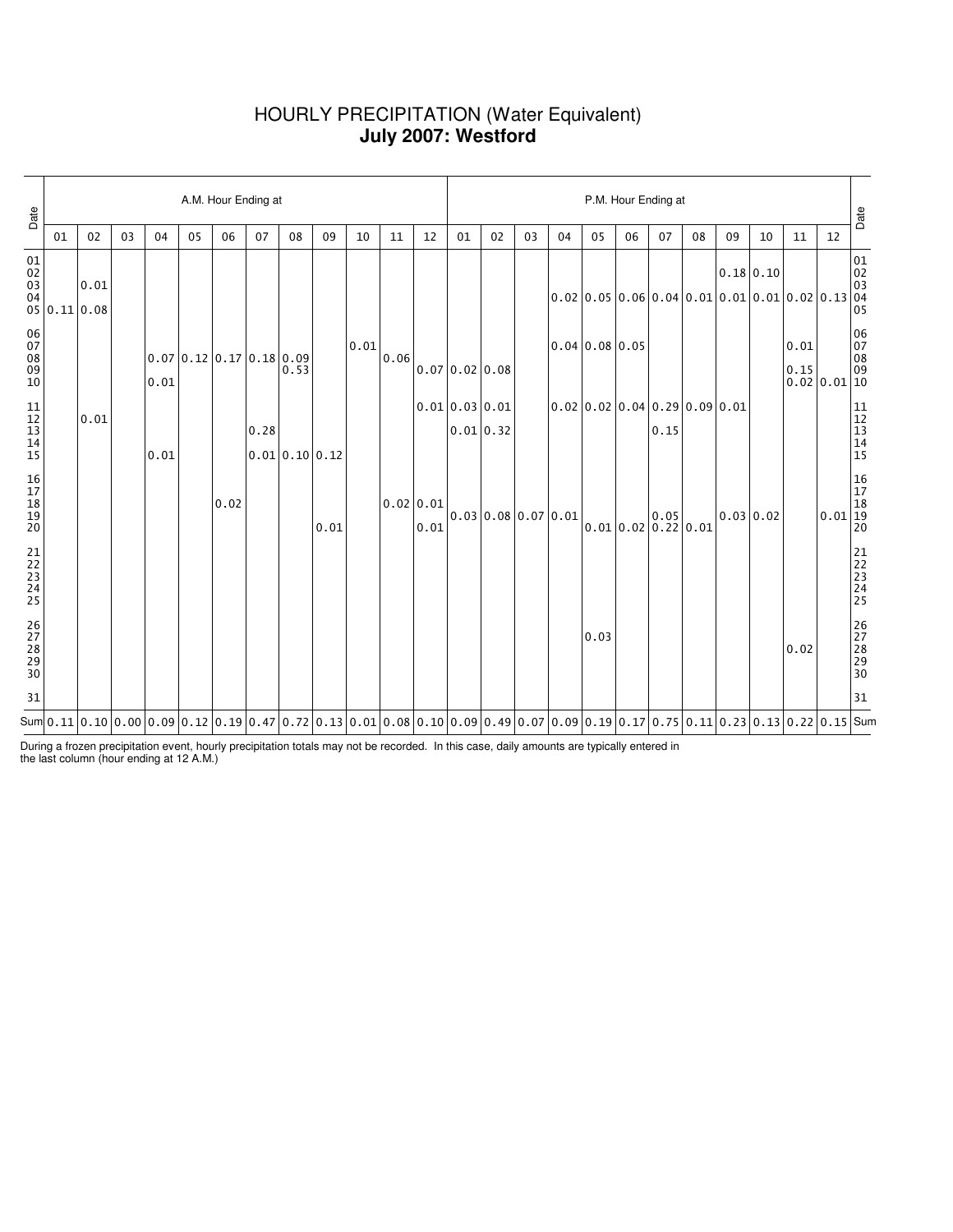# HOUR-BY-HOUR DATA **July 2007: Westford**